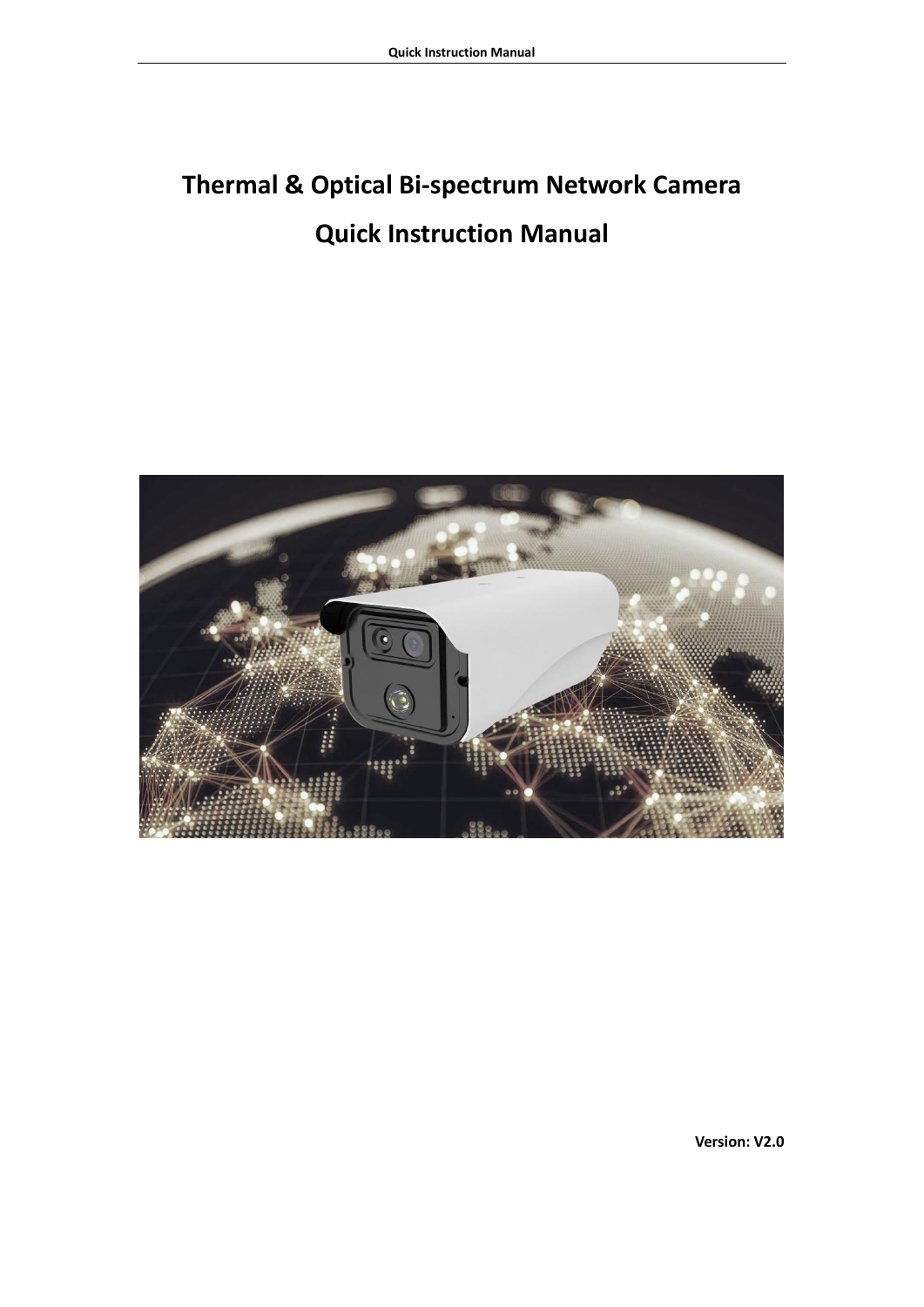## **Content**

|    | 1.1 |       |  |  |  |  |  |  |  |  |
|----|-----|-------|--|--|--|--|--|--|--|--|
|    | 1.2 |       |  |  |  |  |  |  |  |  |
|    |     |       |  |  |  |  |  |  |  |  |
|    | 2.1 |       |  |  |  |  |  |  |  |  |
|    | 2.2 |       |  |  |  |  |  |  |  |  |
| 3. |     |       |  |  |  |  |  |  |  |  |
|    | 3.1 |       |  |  |  |  |  |  |  |  |
|    | 3.2 |       |  |  |  |  |  |  |  |  |
|    |     |       |  |  |  |  |  |  |  |  |
|    |     | 3.2.2 |  |  |  |  |  |  |  |  |
|    |     | 3.2.3 |  |  |  |  |  |  |  |  |
| 4. |     |       |  |  |  |  |  |  |  |  |
|    |     |       |  |  |  |  |  |  |  |  |
|    |     |       |  |  |  |  |  |  |  |  |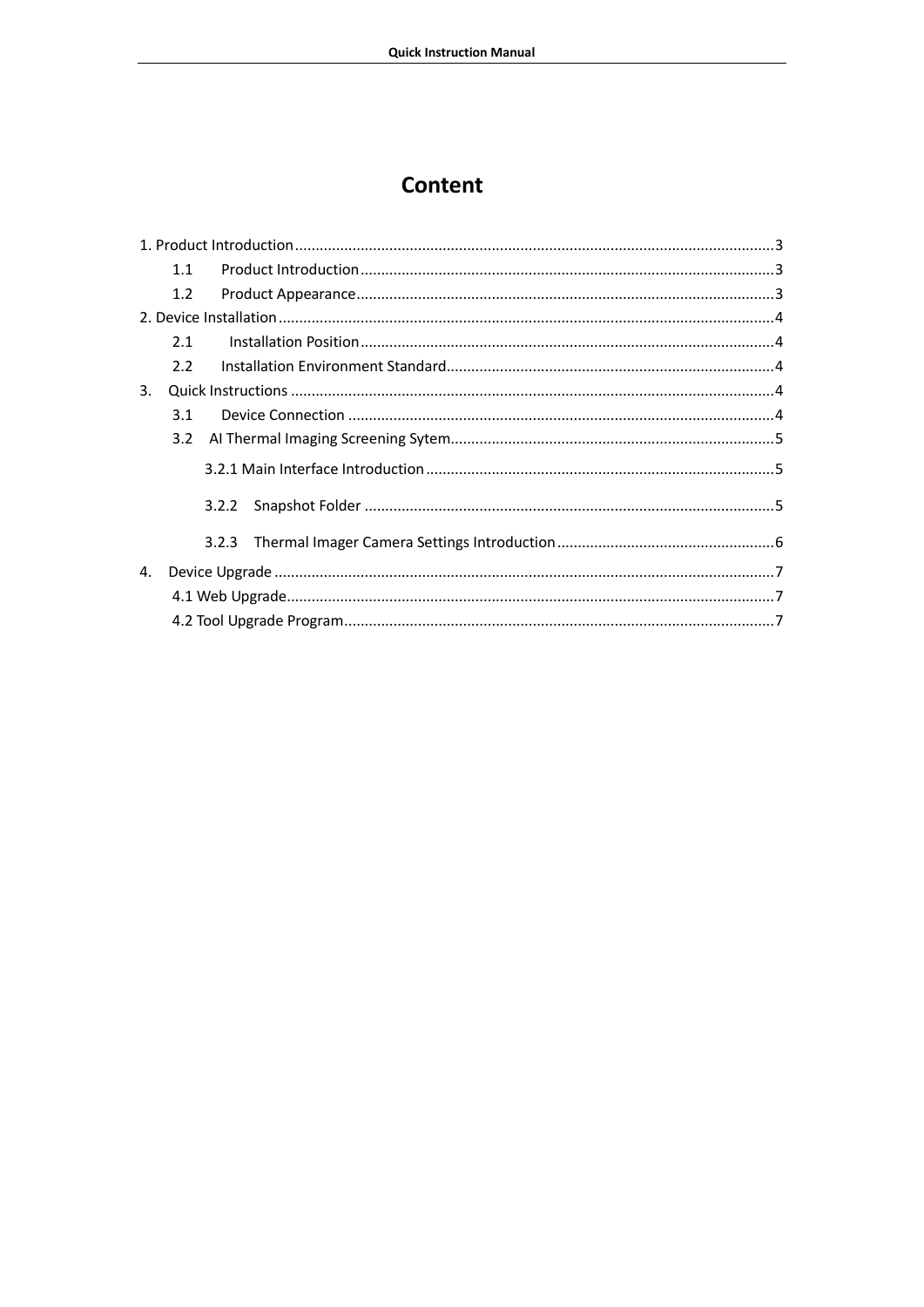## <span id="page-2-0"></span>**1. Product Introduction**

## <span id="page-2-1"></span>**1.1 Product Introduction**

This Intelligent AI binocular thermal imaging system is composed of AI binocular temperature detecting and AI thermal imaging screening system. Integrating high accuracy thermal temperature detecting sensor, built-in intelligent face capture algorithm and ISP image processing technology. The device features consist of face detection, temperature detection and face image capturing snapshot. The AI thermal imaging screening system can accurately detect body temperature, capturing face pic and create records for tracking and tracing purposes. It can effectively help to monitor and detect body temperature at entrances or exits which can be widely use at schools, commercial or residential buidlings, and metro or railway stations thus contributing efficent prevention during this epidemic crisis.

## <span id="page-2-2"></span>**1.2 Product Appearance**



## **1.3 Device Interface Function Definition**

| Interface No.  | <b>Interface Name</b> | <b>Functional Indicators</b> |  |  |  |  |  |
|----------------|-----------------------|------------------------------|--|--|--|--|--|
|                | Power Interface       | 12VDC Adapter Port           |  |  |  |  |  |
| $\overline{2}$ | Network Interface     | RJ45 Network Interface Port  |  |  |  |  |  |
| 3              |                       | +: NO Normally Open Port     |  |  |  |  |  |
|                | Relay Interface       | -: COM Public Port           |  |  |  |  |  |
|                |                       | 1: Audio Input               |  |  |  |  |  |
| 4              |                       | 2: Audio Ground              |  |  |  |  |  |
|                | Audio Interface       | 3: Audio Output              |  |  |  |  |  |
|                |                       | 4: Empty                     |  |  |  |  |  |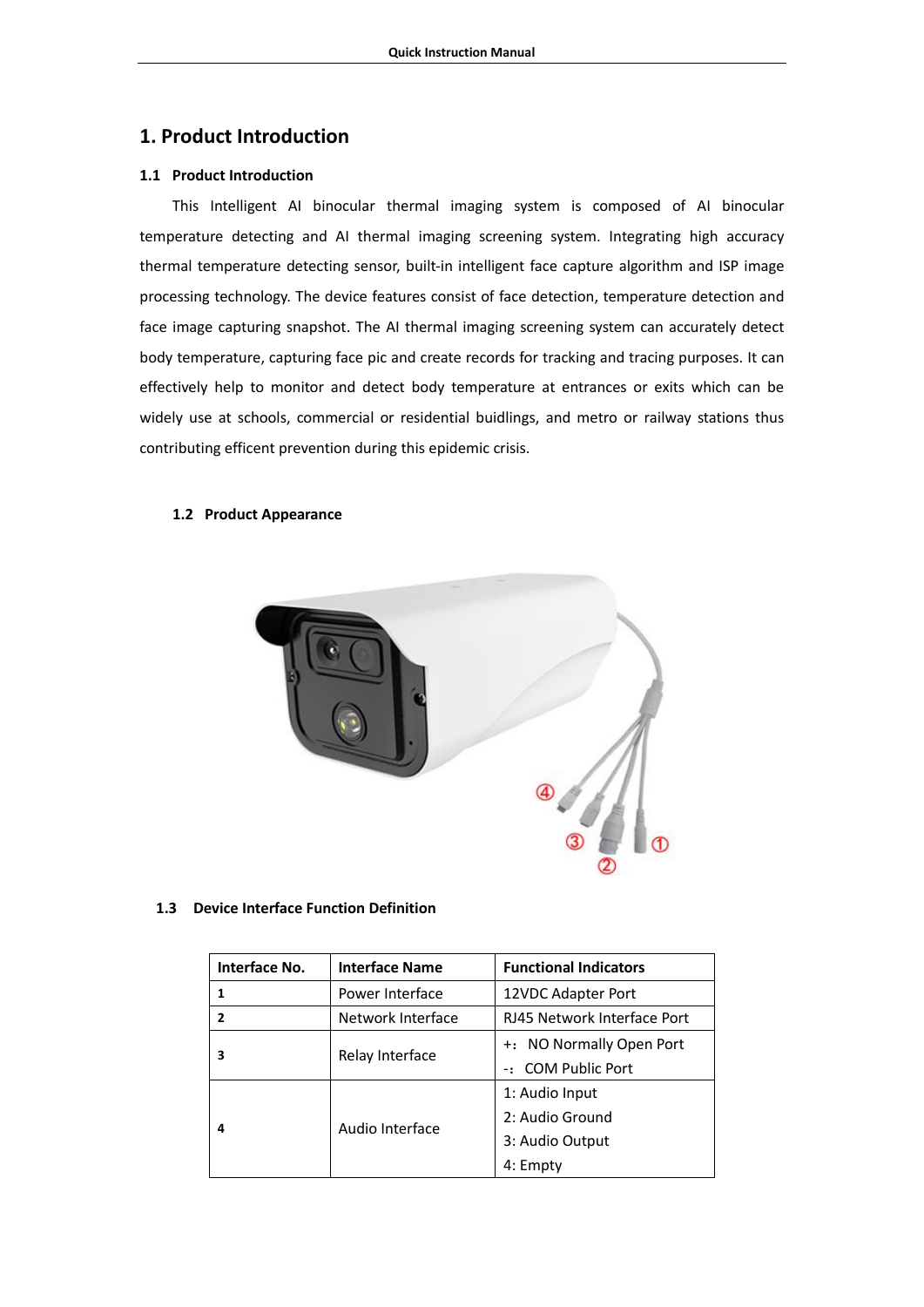## <span id="page-3-0"></span>**2. Device Installation**

## <span id="page-3-1"></span>**2.1 Installation Position**

1. The Themal Imager Camera should be position in front of the aisle facing entrances or facing backwards for exits for temperature screening and image capture snapshots;

2. Installation height recommend 2 meters or higher with an overlook view angle of  $0^{\sim}15^{\circ}$ ;

3. For better accuracy body temperature screening, recommended distance range is from 1.5 to 2.5 meters which has been strictly tested for optimum results.

## <span id="page-3-2"></span>**2.2 Installation Environment Standard**

1. Illumination Enviroment Requirements: Postion camera to ensure no backlight, light refection on human face, or shadows for better face capturing results. If the face image snapshot is not bright or sharp, it is recommeded to increase or reposition the Thermal Imager camera (General Suggested 250~800 Lux) .

2.Light and Wind Enviroment Requirements: The Thermal Imager Device is suggested to be installed indoor, ensuring there is no wind current between device and human. Avoid direct sunlight or high temperature devices to prevent screening temperature inaccuracy.



## <span id="page-3-3"></span>**3. Quick Instructions**

## <span id="page-3-4"></span>**3.1 Device Connection**

Power the Thermal Imager camera and connect with RJ45 network cable to the LAN port available on PC or Laptop. Log in to software, User Name is Admin with default password 123456. Click "connect" at top right corner software interface (Diagram 2). The Thermal Imager camera dafault IP address is **192.168.1.18** thus if software does not detect the camera, please check if the computer IP address is 192.168.1.1. If IP address amendment is required, open the search tool application available in the computer to make amendment to the current IP Address. Camera can be directly connected to a computer, or connected to a network as the figure below, then connect the power adaptor and power-on.

|          |               |           |                                 | Login      |                 | $\curvearrowright$ |
|----------|---------------|-----------|---------------------------------|------------|-----------------|--------------------|
| Camera   | Router/Switch |           |                                 | User Name: | admin           |                    |
| rthernet |               | Erthernet |                                 | Password:  | ******          |                    |
| Cable    |               | Cable     |                                 |            | OK              |                    |
|          |               |           | PC(Set to Static IP)            |            | Change password |                    |
|          |               |           | IP Addres: 192.168.1.X(2≤X≤200) |            |                 |                    |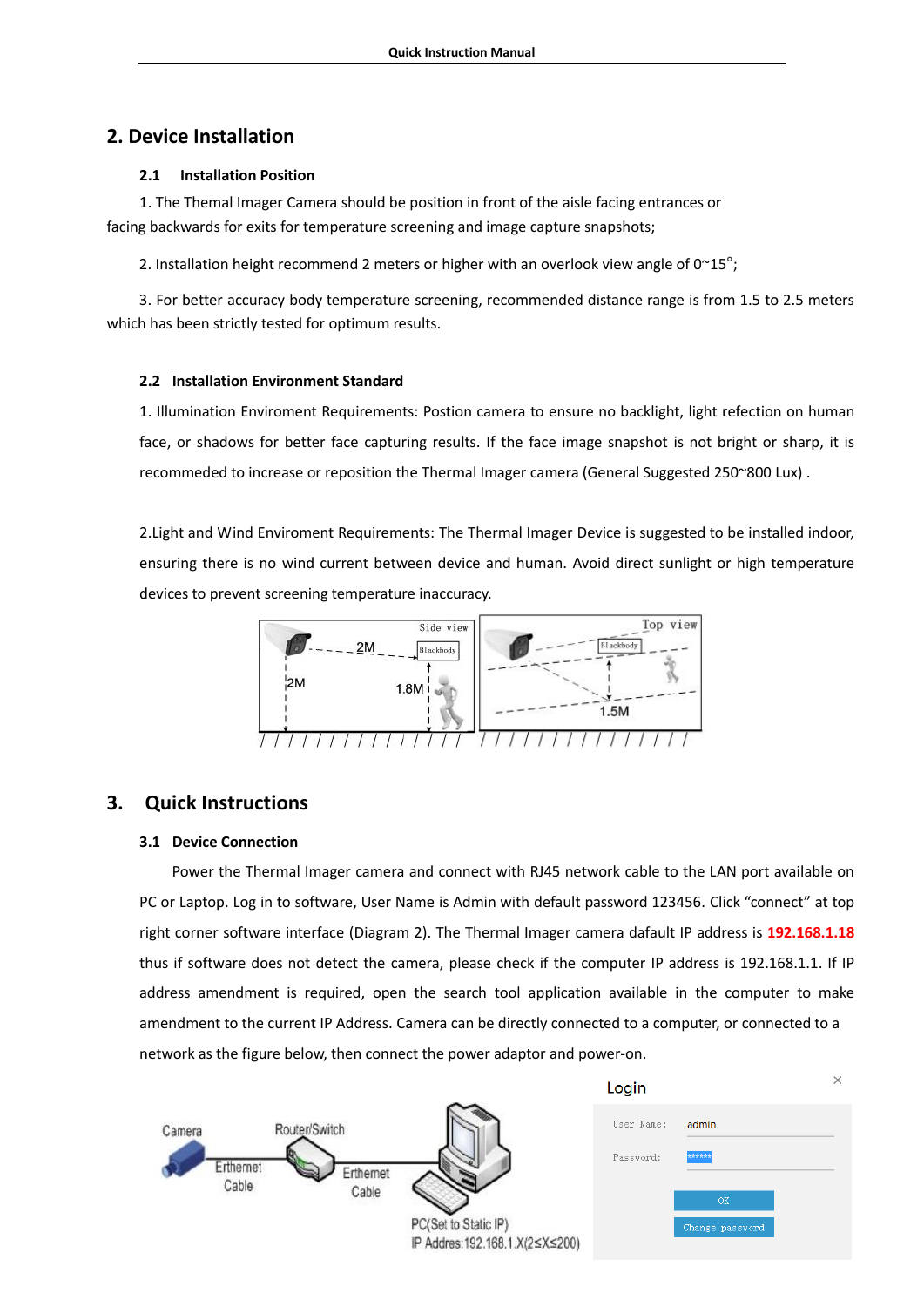#### <span id="page-4-0"></span>**3.2 AI Thermal Imaging Screening Sytem**

User can use AI thermal imaging screening system software to connect device, preview, setting, alarm clean, snapshot pic preview, export records, etc operation.

#### <span id="page-4-1"></span>**3.2.1 Main Interface Introduction**



【**Video Preview Window**】**:** Dual screen view (Optical and Yhermal imaging)

【**IP Display & Input Box**】**:** Input device's IP address. Default IP address is 192.168.1.18;

【**Connect/Disconnect Device Button**】**:** Connect or Disconnect Thermal Camera option;

【**Export**】**:** Export counting records and saved as excel file;

【**Clean**】**:** Clear the total records.

【**Detection Total Number Count**】**:** Counting the total numbers of face capture and suspect;

【**Dual Imaging Display Column**】**:**Snapshot & Temperature record display;

【**Recording Option**】**&** 【**Recording Storage Folder**】**:** Record Video option & Folder;

【**Snapshot Storage Folder**】**:** Click the snapshot folder to check saved captured face;

【**Camera Settings**】**:** Modify the settings for face capture and Cancel Alarm option;

【**Detects**】**:** Total numbers counts of face capture and shows;

【**Suspect**】**:** Total number counts above high temperature limit setting;

## <span id="page-4-2"></span>**3.2.2 Snapshot Folder**

To click the 【**Snapshot Folder**】**, Snapshots of all capturedface pics.** The folder filed by date.

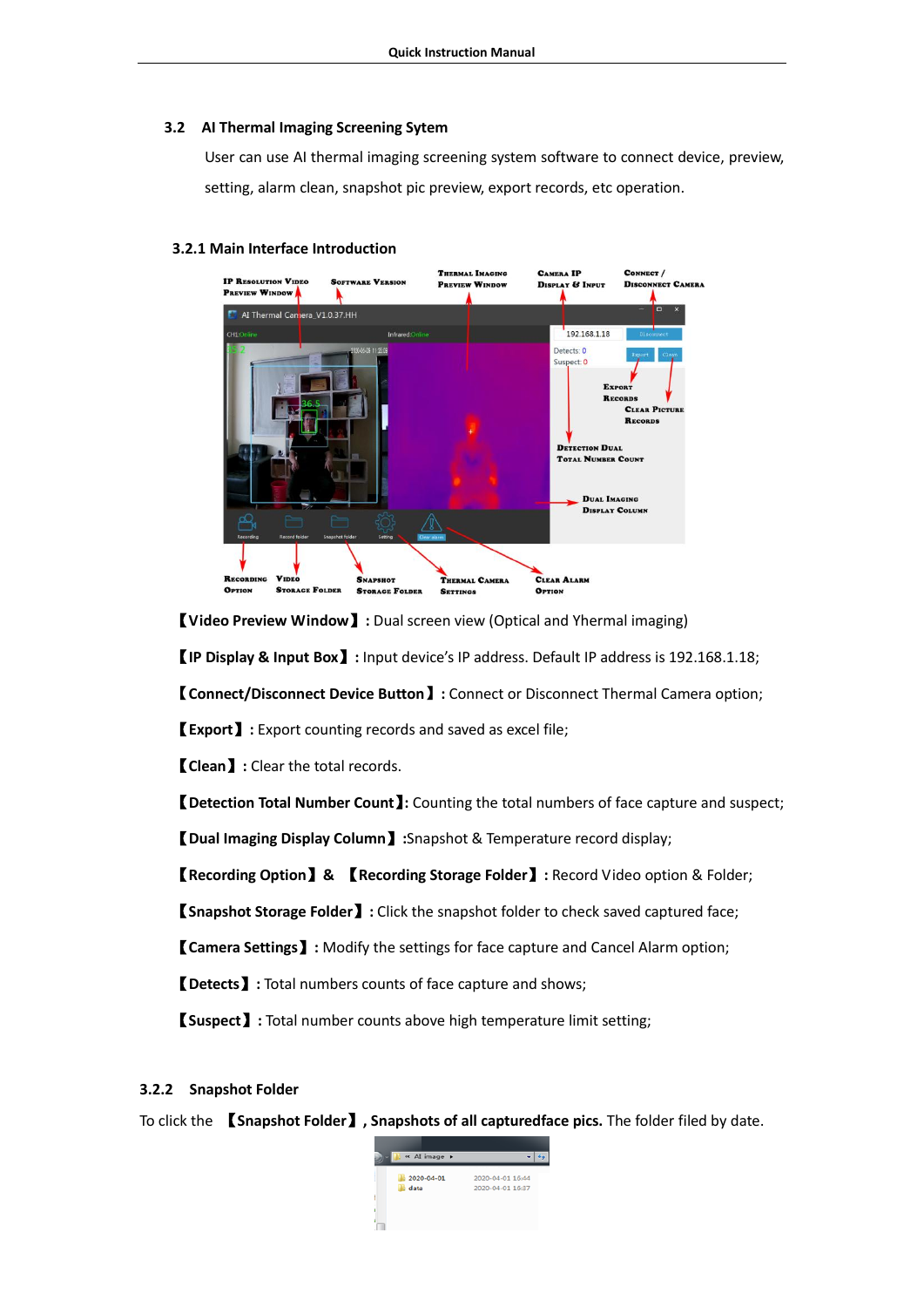## <span id="page-5-0"></span>**3.2.3 Thermal Imager Camera Settings Introduction**

**Setting** 

| Alarm switch:           | <b>On</b><br>$\boldsymbol{\mathrm{v}}$ |                           |                   | Correction mode:           | Auto correction | <b>Blackbody correction</b><br>$\boldsymbol{\mathrm{v}}$ |  |  |
|-------------------------|----------------------------------------|---------------------------|-------------------|----------------------------|-----------------|----------------------------------------------------------|--|--|
| Duration(s):            | 10                                     |                           |                   | Blackbody detection(4~12): | 6               |                                                          |  |  |
| Capture interval (MS):  | 1000                                   |                           |                   | Correction:                | 1.1             | <b>Detail</b>                                            |  |  |
| Face deduplication:     | On<br>$\boldsymbol{\mathrm{v}}$        |                           |                   | Max temp:                  | 37.3            |                                                          |  |  |
| Normal prompt:          | On                                     | $\boldsymbol{\mathrm{v}}$ |                   | lower temperature:         | 35.0            |                                                          |  |  |
| Detection zone switch:  | On                                     | $\overline{\mathbf{v}}$   | Detection zone    | Temperature mode:          | Centigrade      | $\boldsymbol{\mathrm{v}}$                                |  |  |
| Face size check switch: | <b>On</b>                              | $\boldsymbol{\mathrm{v}}$ | Face size setting |                            | Refresh         |                                                          |  |  |
| image path:             |                                        |                           | select            |                            | Save            |                                                          |  |  |

【**Alarm Switch**】**:** Turn On/Off to temperature alam function;

【**Duration(S)**】**:** Temperature alarm duration time, default is 10 seconds;

【**Capture Interv(MS)**】**:** The interval time of repeated face capture;

【**Face Deduplication**】**:** Turn on / off for repeated face duplication detection & snapshot;

【**Normal Prompt**】**:** Turn on / off for prompt option;

【**Detection zone switch**】**:** Turn on / off and set "Detection Zone".;

【**Face size check switch**】**:** Turn on / off face detection snapshot enhancement;

【**Image patch**】**:** Set snapshot storage path or folder;

【**Correction Mode**】**:** Temperature Correction mode.

Auto Correction: Temperature correction in accordance to camera thermal imager;

Black Body Correction: Temperature correction in accordance to Black body;

Debug Mode: Manual Correction;

【**Correction**℃】**:** Under the severe environment, it will increase the compensation temperature to improve the accuracy of temperature measurement; time-of-use compensation can be set.

【**Max Temperature**℃】**:** Alarm when temperaturedetected is higher than limit℃setting;

【**Lower Temperature**℃】**:** Default 35℃;

【**Temperature Mode**】**:** Set Temperature unit of Centigrade or Fahrenheit;